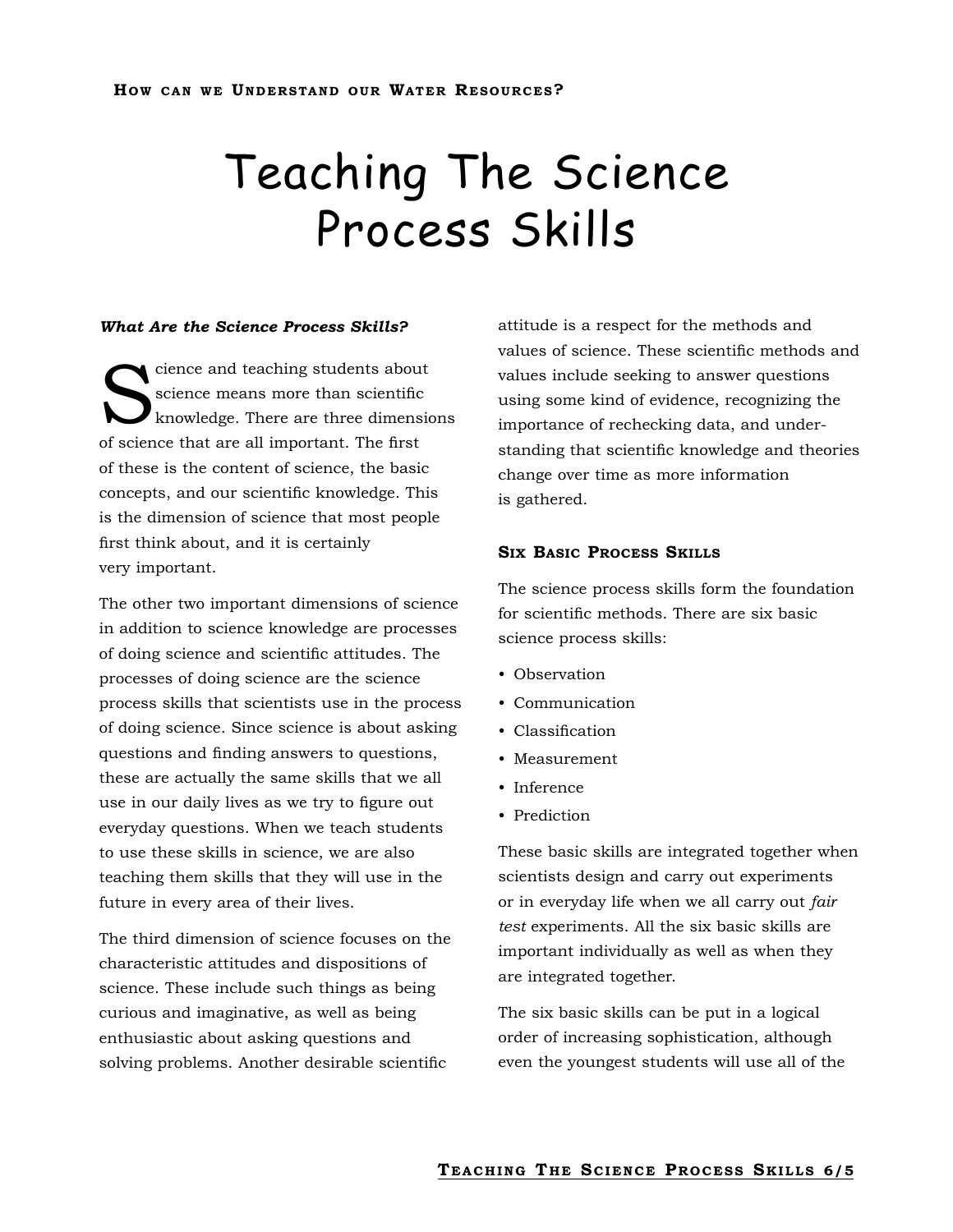skills alongside one another at various times. In the earliest grades students will spend a larger amount of time using skills such as observation and communication. As students get older they will start to spend more time using the skills of inference and prediction. Classification and measurement tend to be used across the grade levels more evenly, partly because there are different ways to do classifying, in increasingly complex ways, and because methods and systems of measuring must also be introduced to children gradually over time.

Integrating the basic science process skills together and gradually developing abilities to design fair tests is increasingly emphasized in successive grade levels, and is an expectation of students by fourth grade. The Virginia Standard of Learning (SOL) 4.1 for fourthgraders includes, for example, creating hypotheses and identifying and manipulating variables in simple experiments. At this level, the students are beginning to really ask and answer their own questions in a scientific sense. The following *Designing an Experiment* and *Analyzing Experimental Data* sections will focus on using the integrated science process skills to design experiments and reach conclusions.

In the Virginia Standards of Learning, the first science SOL  $(x.1)$  at every grade level  $K - 12$ tells which of the science process skills should be introduced and emphasized at that grade level. For grades K–6, where the SOL at each

grade includes content from all areas of science, organized in strands across these grade levels, the science process skills SOL falls in the Scientific Investigation, Reasoning, and Logic strand. For grades 7–12 (Life Science, Physical Science, Earth Science, Biology, Chemistry, then Physics) the SOL are no longer organized in vertical strands, but the first SOL at each of these grade levels still defines the science process skills to be taught and practiced at that grade level. For all grade levels  $K - 12$ , the intention is that the science process skills be taught and practiced by students in the context of the content SOL for that grade level. Students will work on different content areas of science during the year, and all year long they will continue to use and develop further the science process skills for their grade level.

## **SCIENCE BEGINS WITH OBSERVATION**

Observing is the fundamental science process skill. We observe objects and events using all our five senses, and this is how we learn about the world around us. The ability to make good observations is also essential to the development of the other science process skills: communicating, classifying, measuring, inferring, and predicting. The simplest observations, made using only the senses, are qualitative observations. For example, the leaf is light green in color or the leaf is waxy and smooth. Observations that involve a number or quantity are quantitative observations. For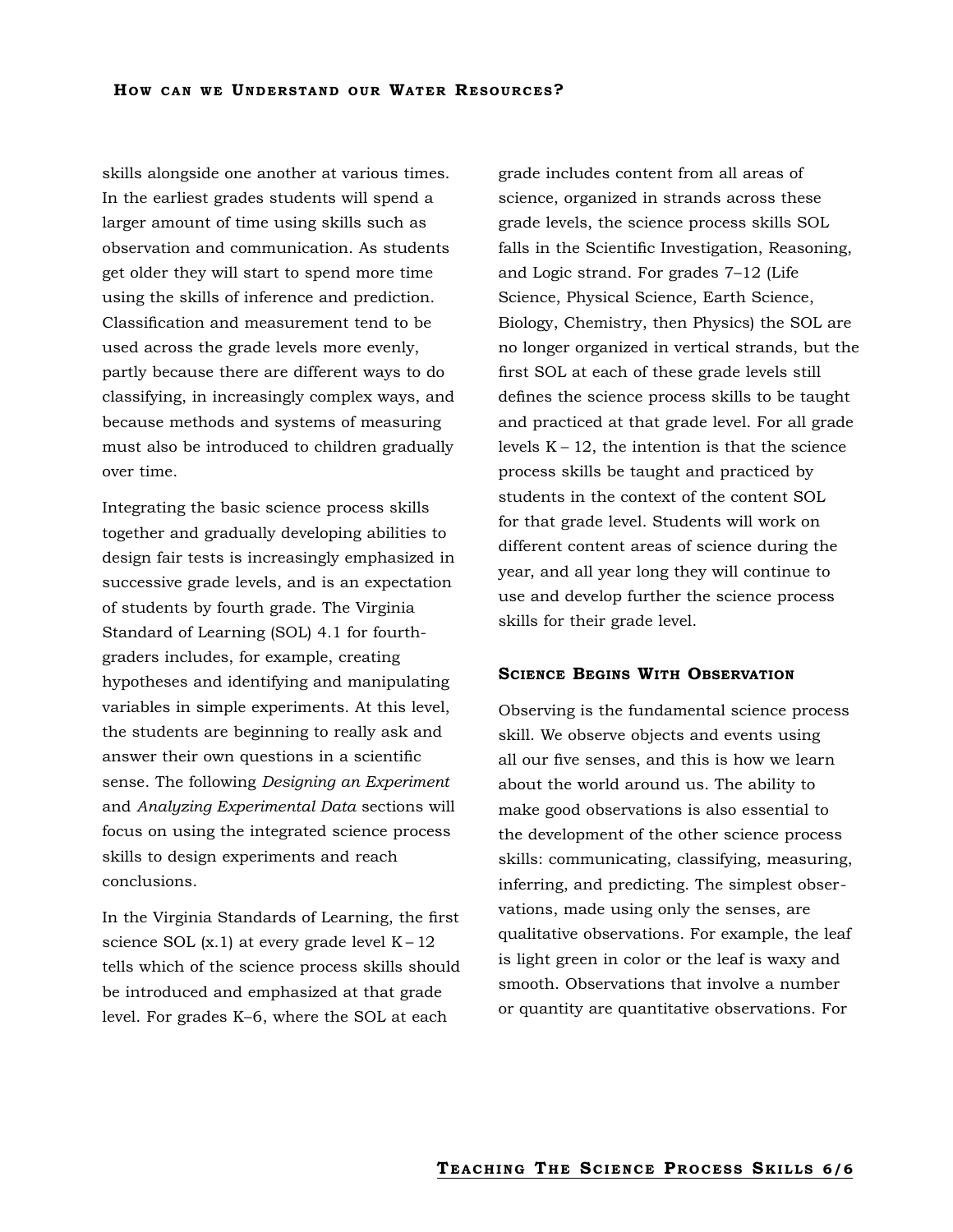example, the mass of one leaf is five grams or the leaves are clustered in groups of five. Quantitative observations give more precise information than our senses alone.

Not surprisingly, students, especially younger children, need help in order to make good observations. Good, productive observations are detailed and accurate written or drawn descriptions, and students need to be prompted to produce these elaborate descriptions. The reason that observations must be so full of detail is that only then can students increase their understanding of the concepts being studied. Whether students are observing with their five senses or with instruments to aid them, we can guide them to make better more detailed descriptions. We can do this by listening to students' initial observations and then prompting them to elaborate. For example, if a student is describing what he or she can see, they might describe the color of an object but not its size or shape. A student might describe the volume of a sound but not its pitch or rhythm. We can prompt students to add details to their descriptions no matter which of the five senses they are using. There are other ways that we can prompt students to make more elaborate descriptions. For example, if something is changing, students should include, before, during, and after appearances in their observations. If possible, students should be encouraged to name what is being observed.

## **OBSERVATION AND COMMUNICATION GO HAND IN HAND**

As implied already, communication, the second of the basic science process skills, goes hand in hand with observation. Students have to communicate in order to share their observations with someone else, and the communication must be clear and effective if the other person is to understand the information. One of the keys to communicating effectively is to use so-called referents, references to items that the other person is already familiar with. For example, we often describe colors using referents. We might say *sky blue*, *grass green*, or *lemon yellow* to describe particular shades of blue, green, or yellow. The idea is to communicate using descriptive words for which both people share a common understanding. Without referents, we open the door to misunderstandings. If we just say *hot* or *rough*, for example, our audience might have a different idea of how hot or how rough. If a student is trying to describe the size of a pinecone they might use the size of his or her shoe as a referent. The pinecone could be either larger or smaller than his shoe.

The additional science process skill of measuring is really just a special case of observing and communicating. When we measure some property, we compare the property to a defined referent called a unit. A measurement statement contains two parts, a number to tell us *how much* or *how many*, and a name for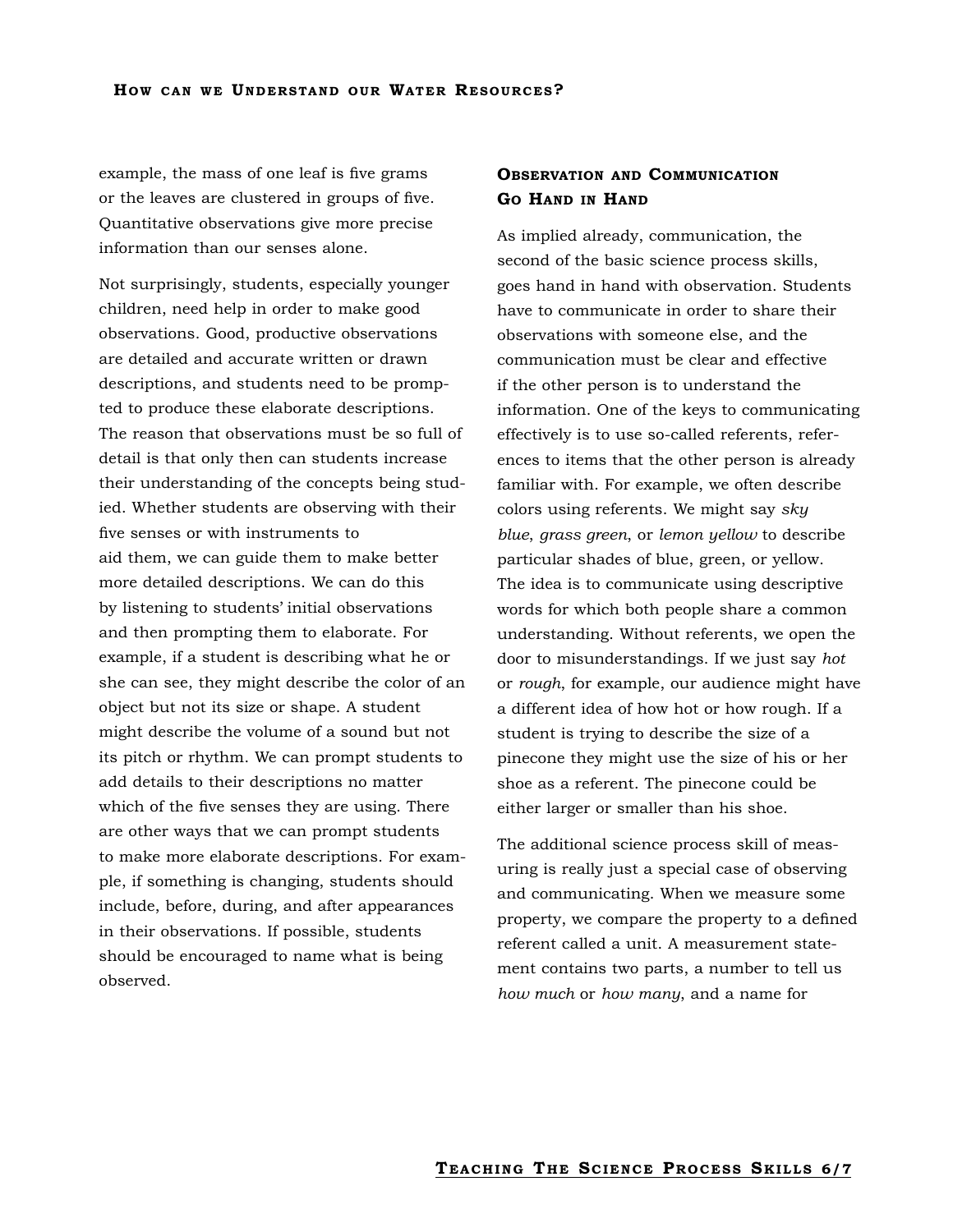the unit to tell us how much *of what*. The use of the number makes a measurement a quantitative observation.

Students can communicate their observations verbally, in writing, or by drawing pictures. Other methods of communication that are often used in science include graphs, charts, maps, diagrams, and visual demonstrations.

## **CLASSIFYING INTO GROUPS**

Students in the early grades are expected to be able to sort objects or phenomena into groups based on their observations. Grouping objects or events is a way of imposing order based on similarities, differences, and interrelationships. This is an important step towards a better understanding of the different objects and events in the world.

There are several different methods of classification. Perhaps the simplest method is serial ordering. Objects are placed into rank order based on some property. For example, students can be serial ordered according to height, or different breakfast cereals can be serial ordered according to number of calories per serving. Two other methods of classification are binary classification and multistage classification. In a binary classification system, a set of objects is simply divided into two subsets. This is usually done on the basis of whether each object has or does not have a particular property. For example, animals can be classified into two groups: those with backbones and those without backbones. A binary classification can also be carried out using more than one property at once. Objects in one group must have **all** of the required properties; otherwise they will belong to the other group.

A multi-stage classification is constructed by performing consecutive binary classifications on a set of objects and then on each of the ensuing subsets. The result is a classification system consisting of layers or stages. A multi-stage classification is complete when each of the objects in the original set has been separated into a category by itself. The familiar classifications of the animal and plant kingdoms are examples of multi-stage class-ifications. A useful activity for younger children could be to create a multi-stage classification of some local animals using physical and/or behavioral similarities and differences.

The Virginia Science SOL match the different classification skills to the different grade levels. In kindergarten, children are expected to sequence a set of objects according to size. The kindergarteners are also expected to separate a set of objects into two groups based on a single physical attribute. (See Science SOL K.1.) In first grade, students should classify and arrange both objects and events according to various attributes or properties (1.1). In second grade, students should classify items using two or more attributes (2.1). In third grade, students should classify objects with similar characteristics into at least two sets and two subsets, and they should also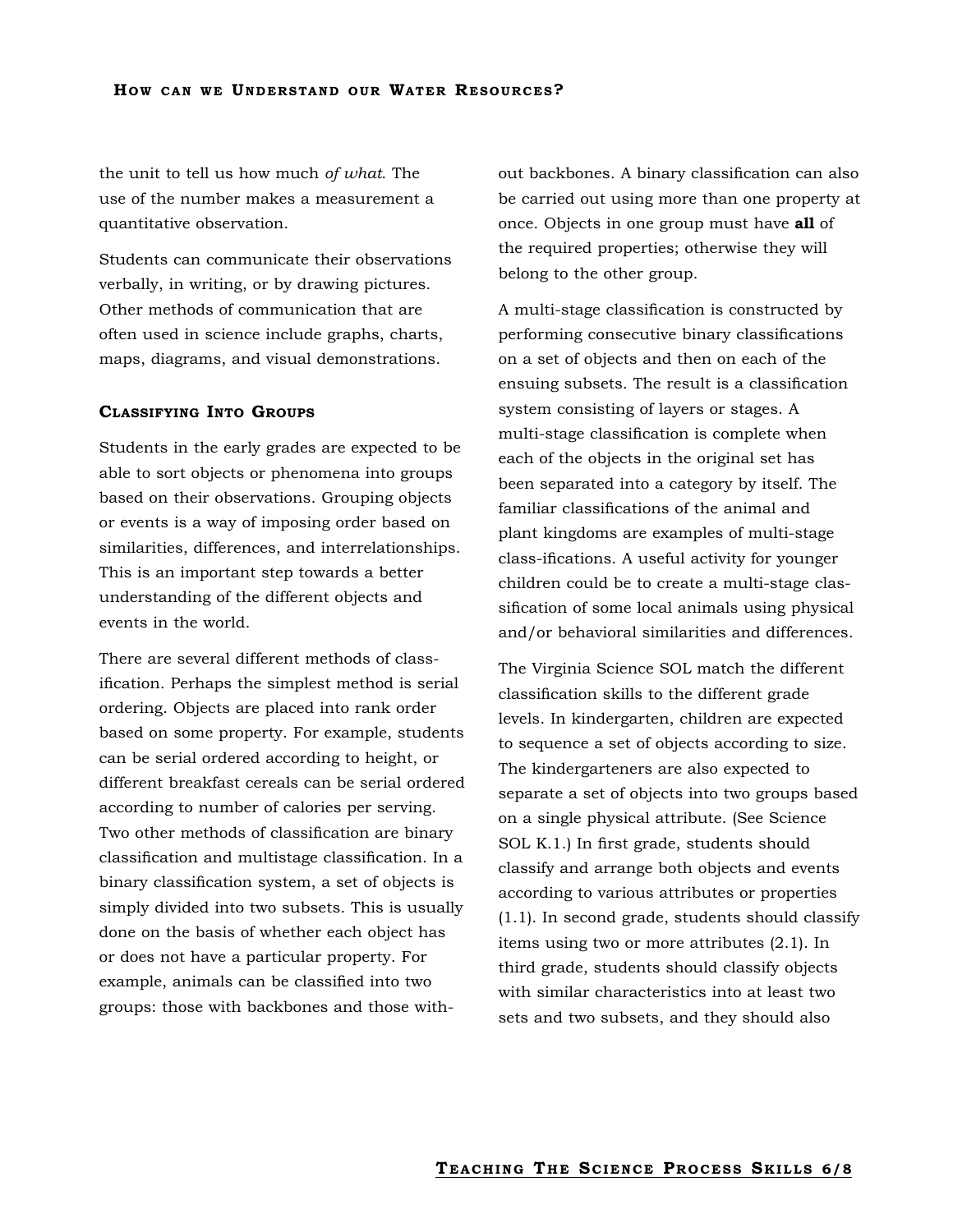sequence natural events chronologically (3.1). In fourth grade, students should classify data to create frequency distributions (4.1); in fifth grade, students should identify rocks, minerals, and organisms using a classification key (5.1); and in sixth grade, students should develop a classification system based on multiple attributes (6.1).

## **MAKING INFERENCES AND PREDICTIONS**

Unlike observations, which are direct evidence gathered about an object, inferences are explanations or interpretations that follow from the observations. For example, it is an observation to say *an insect released a dark, sticky liquid from its mouth*, and it is an inference to state, *the insect released a dark, sticky liquid from its mouth because it is upset and trying to defend itself*. When we are able to make inferences, and interpret and explain events around us, we have a better appreciation of the environment around us. Scientists' hypotheses about why events happen as they do are based on inferences regarding investigations.

Students need to be taught the difference between observations and inferences. They need to be able to differentiate for themselves the evidence they gather about the world as observations and the interpretations or inferences they make based on the observations. We can help students make this distinction by first prompting them to be detailed and descriptive in their observations. Then, by

asking students questions about their observations we can encourage the students to think about the meaning of the observations. Thinking about making inferences in this way should remind us that inferences link what has been observed together with what is already known from previous experiences. We use our past experiences to help us interpret our observations.

Often many different inferences can be made based on the same observations. Our inferences also may change as we make additional observations. We are generally more confident about our inferences when our observations fit well with our past experiences. We are also more confident about our inferences as we gather more and more supporting evidence. When students are trying to make inferences, they will often need to go back and make additional observations in order to become more confident in their inferences. For example, seeing an insect release a dark, sticky liquid many times whenever it is picked up and held tightly will increase our confidence that it does this because it is up-set and trying to defend itself. Sometimes making additional observations will reinforce our inferences, but sometimes additional information will cause us to modify or even reject earlier inferences. In science, inferences about how things work are continually constructed, modified, and even rejected based on new observations.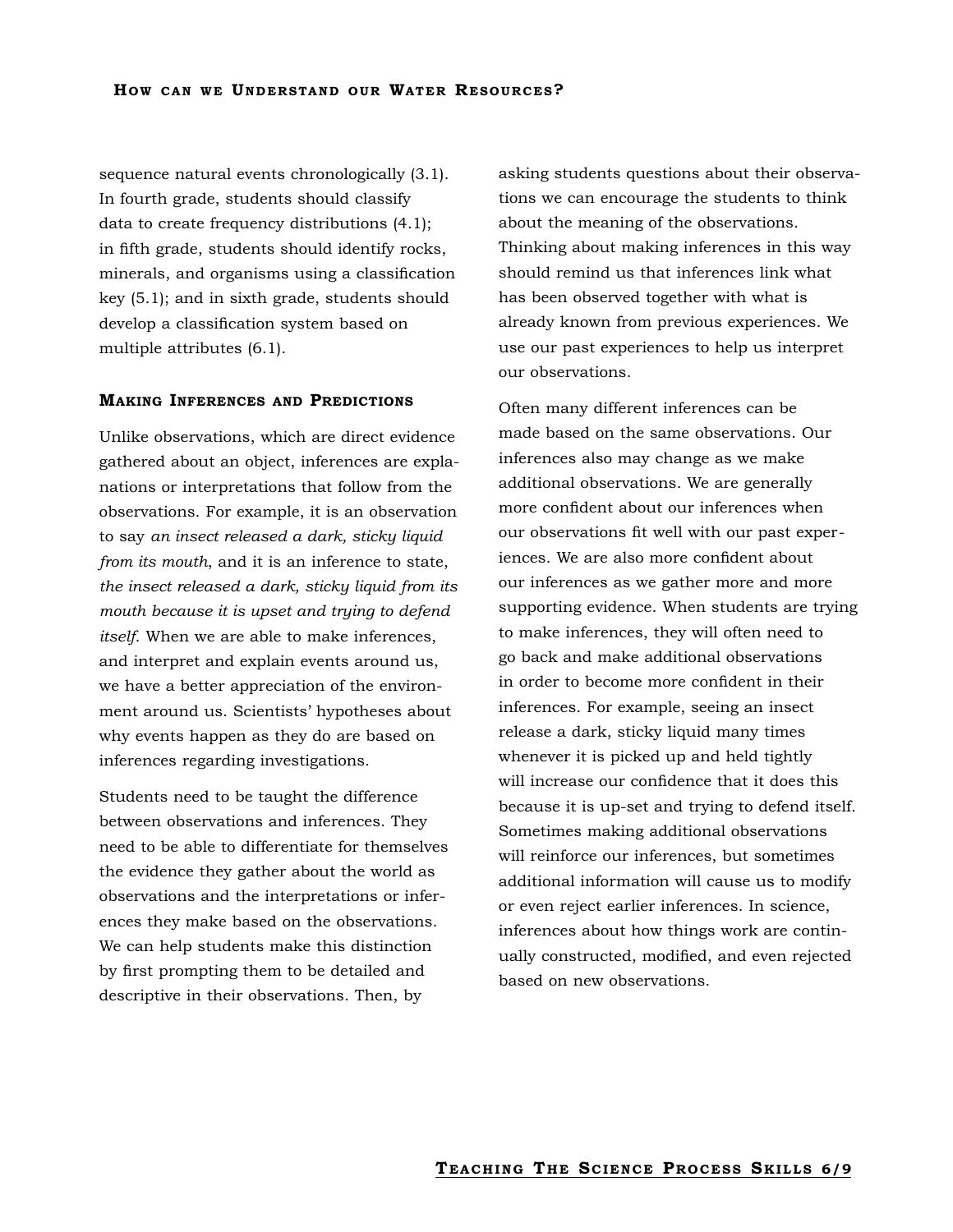Making predictions is making educated guesses about the outcomes of future events. We are forecasting future observations. The ability to make predictions about future events allows us to successfully interact with the environment around us. Prediction is based on both good observation and inferences made about observed events. Like inferences, predictions are based on both what we observe and also our past experiences the mental models we have built up from those experiences. So, predictions are not just guesses! Predictions based on our inferences or hypotheses about events give us a way to test those inferences or hypotheses. If the prediction turns out to be correct, then we have greater confidence in our inference/hypothesis. This is the basis of the scientific process used by scientists who are asking and answering questions by integrating together the six basic science process skills.

In summary, successfully integrating the science process skills with classroom lessons and field investigations will make the learning experiences richer and more meaningful for students. Students will be learning the skills of science as well as science content. The students will be actively engaged with the science they are learning and thus reach a deeper understanding of the content. Finally active engagement with science will likely lead students to become more interested and have more positive attitudes towards science.

## **RESOURCES**

• A Key to Science Learning. Yockey, J. A. (2001). *Science & Children*, 38(7), 36-41.

An article at the elementary school level, describing a simple writing technique to help students communicate the important science concepts they have learned.

• Centimeters, Millimeters, & Monsters. Goldston, J. M., Marlette, S., & Pennington, A. (2001). *Science & Children*, 39(2), 42-47.

An article at the elementary school level, describing a humorous way to teach metric units.

• Drawing on Student Understanding. Stein, M., McNair, S., & Butcher, J. (2001). *Science & Children*, 38(4), 18-22.

This article, at the elementary school level, describes how children can use drawings to communicate their understanding of animals. In the process, student learning about the animals is reinforced, as the children are encouraged to think deeply about what they know and have observed.

• *Learning and Assessing Science Process Skills*. Rezba, R. J., Sprague, C. S., Fiel, R. L., Funk, H. J., Okey, J. R., & Jaus, H. H. (3rd Ed.). (1995). Dubuque, IA: Kendall/Hunt Publishing Company.